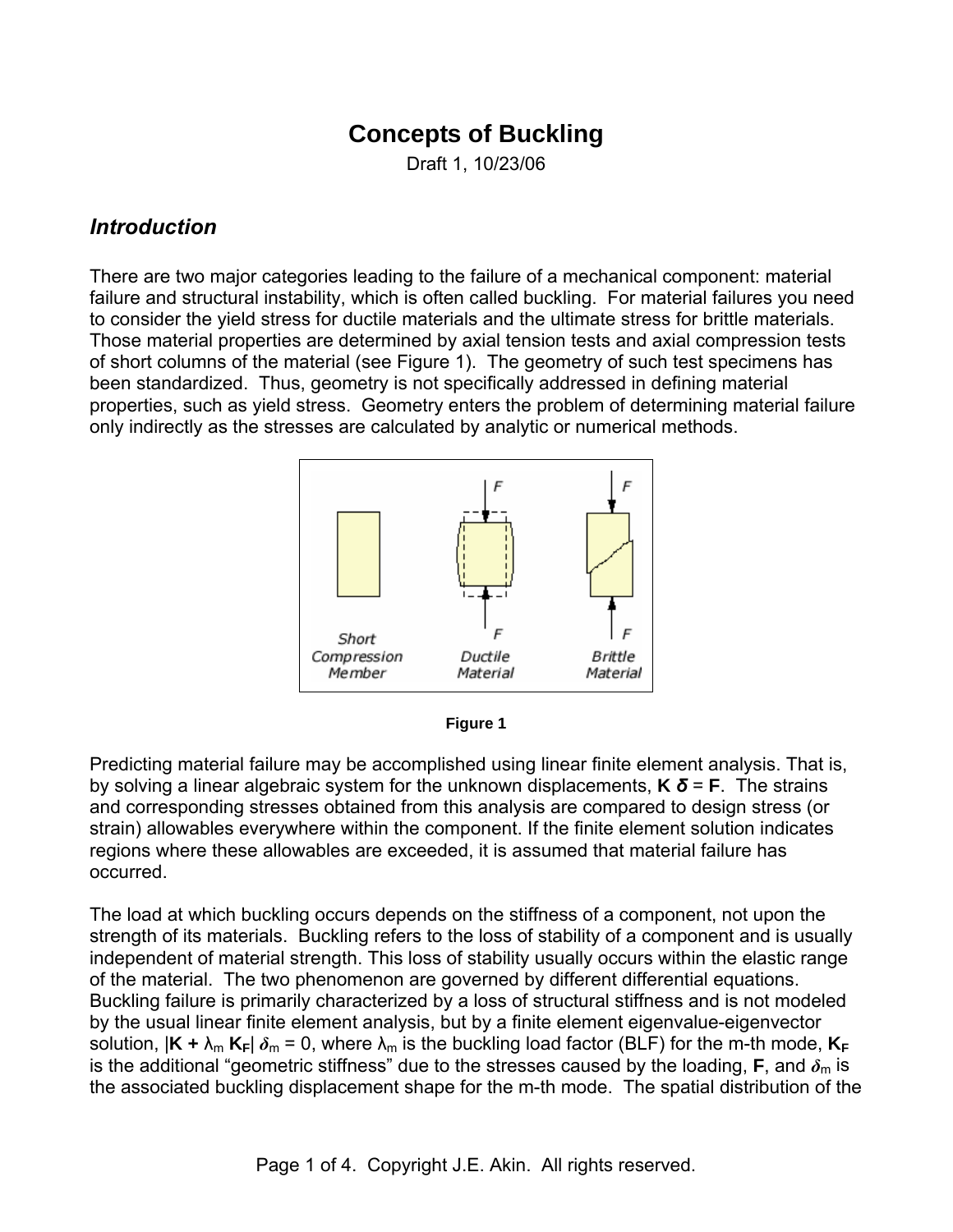load is important, but its relative magnitude is not. The buckling calculation gives a multiplier that scales the magnitude to that required to cause buckling.

Slender or thin-walled components under compressive stress are susceptible to buckling. Most people have observed what is called "Euler buckling" where a long slender member subject to a compressive force moves lateral to the direction of that force, as illustrated in Figure 2. The force, F, necessary to cause such a buckling motion will vary by a factor of four depending only on how the two ends are restrained. Therefore, buckling studies are much more sensitive to the component restraints that in a normal stress analysis. The theoretical Euler solution will lead to infinite forces in very short columns, and that clearly exceeds the allowed material stress. Thus in practice, Euler column buckling can only be applied in certain regions and empirical transition equations are required for intermediate length columns. For very long columns the loss of stiffness occurs at stresses far below the material failure.



**Figure 2** 

There are many analytic solutions for idealized components having elastic instability. About 75 of the most common cases are tabulated in the classic reference "Roark's Formulas for Stress and Strain" [1, 2, 3].

### *Buckling terminology*

The topic of buckling is still unclear because the keywords of "stiffness", "long" and "slender" have not been quantified. Most of those concepts were developed historically from 1D studies. You need to understand those terms even though finite element analysis lets you conduct buckling studies in 1D, 2D, and 3D. For a material, stiffness refers to either its elastic modulus, E, or to its shear modulus,  $G = E / (2 + 2)$  where *v* is Poisson's ratio.

Slender is a geometric concept of a two-dimensional area that is quantified by the radius of gyration. The radius of gyration, r, has the units of length and describes the way in which the area of a cross-section is distributed around its centroidal axis. If the area is concentrated far from the centroidal axis it will have a greater value of r and a greater resistance to buckling.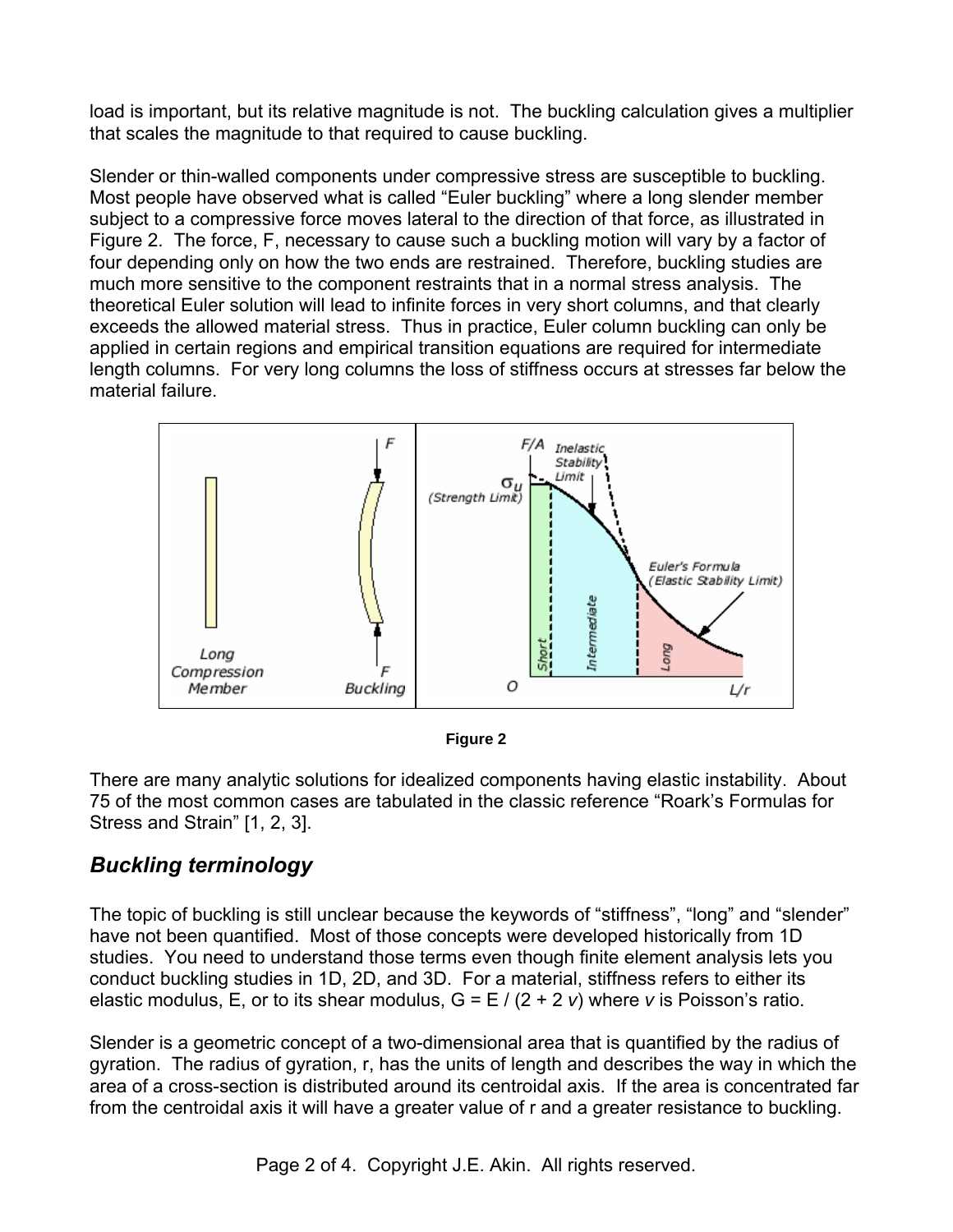A non-circular cross-section will have two values for its radius of gyration. The section tends to buckle around the axis with the smallest value. The radius of gyration is defined as:

 $r = \sqrt{(1/A)}$ .

where  $r =$  radius of gyration,  $l =$  area moment of inertia, and  $A =$  area of the cross-section. For a circle of radius R,  $r = R / 2$ . For a rectangle of large length R and small length b you obtain r  $_{max}$  = R / 2 $\sqrt{3}$  = 0.29 R and r  $_{min}$  = 0.29 b. Solids can have regions that are slender, and if they carry compressive stresses a buckling study is justified.

Long is also a geometric concept that is quantified by the non-dimensional "slenderness ratio" L / r, where L denotes the length of the component. From experiments, the slenderness ratio of 120 is generally considered as the dividing point between long (Euler) columns (> 120) and intermediate (empirical) columns. The critical compressive stress that will cause buckling always decreases as the slenderness ratio increases.

Other 1D concepts that relate to stiffness are: axial stiffness, E A / L, flexural (bending) stiffness, E I / L, and torsional stiffness, G J / L, where J is the polar moment of inertia of the cross-sectional area  $(J = I_z = I_x + I_y)$ . Today, stiffness usually refers to the finite element stiffness matrix, which can include all of the above stiffness terms plus general solid or shell stiffness contributions. Analytic buckling studies identify additional classes of instability besides Euler buckling. They include lateral buckling, torsional buckling, and other buckling modes (see Figure 3). A finite element buckling study determines the lowest buckling factors and their corresponding displacement modes. The amplitude of a buckling displacement mode,  $\delta$ <sub>m</sub>, is arbitrary and not useful, but the shape of the mode can suggest whether lateral, torsional, or other behavior is governing the buckling response of design.





## *Buckling Load Factor*

The buckling load factor (BLF) is an indicator of the factor of safety against buckling or the ratio of the buckling loads to the currently applied loads. Table 1 illustrates the interpretation of possible BLF values returned by CosmosWorks. Since buckling often leads to bad or even catastrophic results, you should utilize a high factor of safety (FOS) for buckling loads. That is, the value of unity in Table 1 should be replaced with the FOS value.

The BLF can be quite sensitive to geometrical imperfections in the part. If buckling is a concern you should try introducing slight changes, like a dent in a thin section, to see what